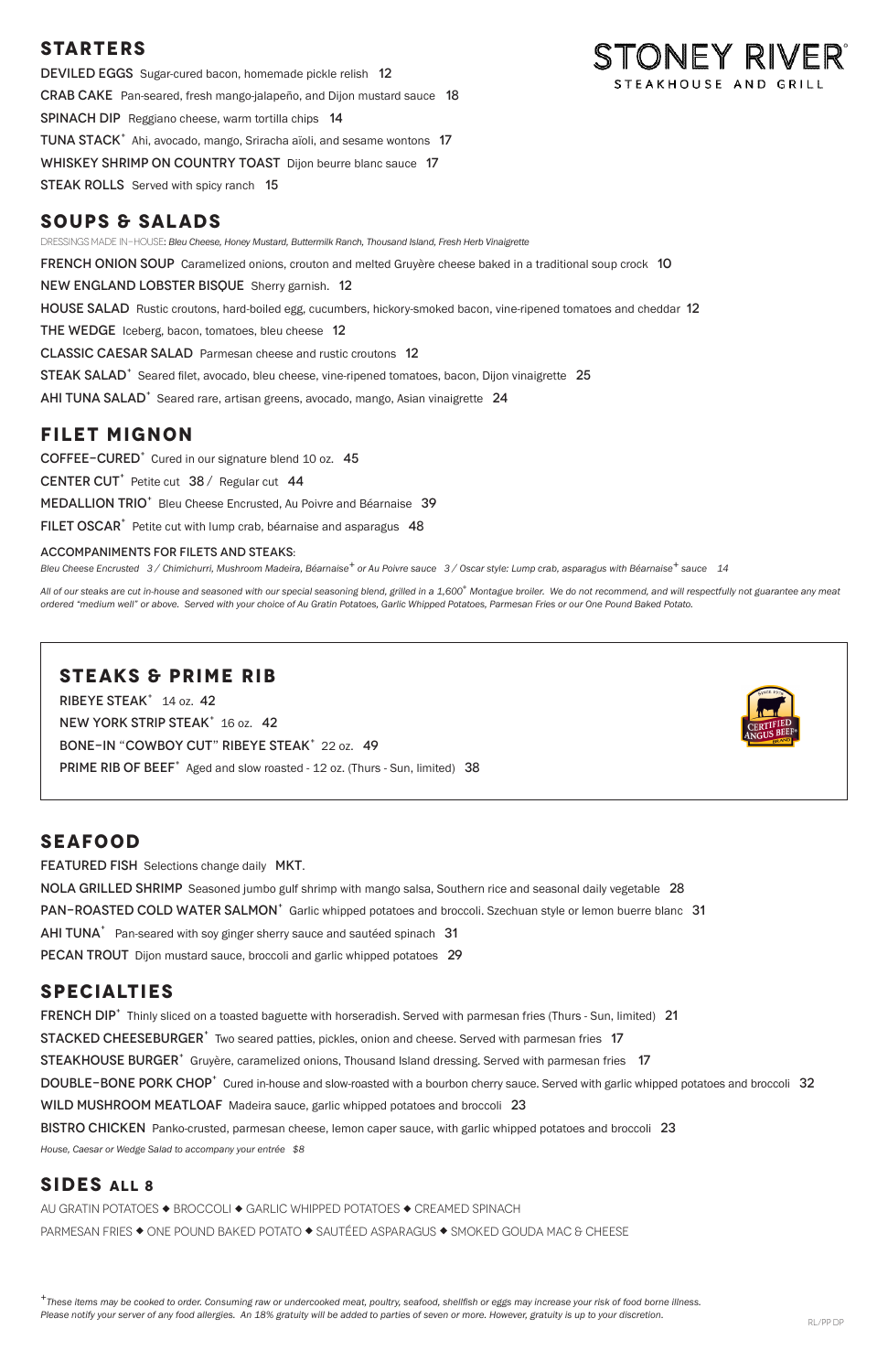# REDS

### CABERNET SAUVIGNON & CABERNET BLENDS

LYETH – California 11/39 ROTH – Alexander Valley 12/43 QUILT – Napa Valley 14/51 AUSTIN HOPE – Napa Valley 15/55 RAMEY CLARET - Napa Valley 40 NEWTON "SKYSIDE" – North Coast 45 ELIZABETH SPENCER – Napa Valley 65 HONIG - Napa Valley 65 FERRARI-CARANO - Alexander Valley 65 ZD – Napa Valley 70 CHATEAU MONTELENA – Napa Valley 75 FRANK FAMILY - Napa Valley 85 JORDAN – Sonoma County 85 RAMEY – Napa Valley 85 CHALK HILL *ESTATE RED* – Chalk Hill 90 PAUL HOBBS - Napa Valley 105 CAYMUS VINEYARDS – Napa Valley 125 MINER FAMILY – Oakville, Napa Valley 125 CADE *HOWELL MOUNTAIN* – Napa Valley 140 LEWIS CELLARS - Napa Valley 140 CHAPPELLET "SIGNATURE" – Napa Valley 145 SHAFER *ONE POINT FIVE* - Napa Valley 150 DUNN *HOWELL MOUNTAIN* – Napa Valley 175 CAYMUS "SPECIAL SELECT" – Napa Valley 225 JOSEPH PHELPS "INSIGNIA" – Napa Valley 275 MERUS – Napa Valley 325

#### **MERLOT**

PREDATOR "OLD VINE" - Lodi 11/39 DRY CREEK "OLD VINES" – Sonoma 50 SALDO – California 60 RIDGE *LYTTON SPRINGS* – Dry Creek Valley 65 OUT POST *HOWELL MOUNTAIN* – Napa Valley 80

THE VELVET DEVIL – Washington State 10/35 MARKHAM – Napa Valley 14/51 PRIDE MOUNTAIN - Napa Valley 15/55 FROG'S LEAP – Napa Valley 55 DUCKHORN VINEYARDS – Napa Valley 85 CAKEBREAD CELLARS – Napa Valley 100

### PINOT NOIR

LUCKY STAR – California 10/39 ELOUAN – Oregon 12/43 ANGELS INK – Monterey, California 12/39 BÖEN – Russian River Valley 14/51 MEIOMI – California 42 ARGYLE – Willamette Valley 48 GARY FERRELL - Russian River Valley 55 ROBERT SINSKEY *FOUR VINEYARDS* – Carneros 60 FOLEY *ESTATE* - Sta. Rita Hills 65 BELLE GLOS "DAIRYMAN" - Russian River Valley 68 DOMAINE SERENE "YAMHILL CUVEE" – Willamette Valley 70 ARGYLE "NUTHOUSE" – Eola-Amity Hills, Oregon 85 FLOWERS – Sonoma Coast 95 BREWER CLIFTON "3D" - Sta. Rita Hills 110 KISTLER – Russian River Valley 110

#### ZINFANDEL

Côtes de Provence 12/43 CH. ST. MICHELLE RIESLING – Columbia Valley 10/35 SCHLOSS VOLLRADS RIESLING – Germany 12/43 CAPOSALDO PINOT GRIGIO – Veneto, Italy 10/35 MARCO FELLUGA PINOT GRIGIO – Collio, Italy 11/39 BARONE "FINI" PINOT GRIGIO - Valdadige, Italy 40

# RED WINES CONTINUED...

#### OTHER INTERESTING REDS

TILIA MALBEC – Mendoza, Argentina 10/35 THE SEEKER MALBEC – Mendoza, Argentina 11/39 STAG'S LEAP "THE INVESTOR" – Napa Valley 15/55 THE PRISONER – California 16/59 ABSTRACT *BY ORIN SWIFT* – Napa Valley 16/59 8 YEARS IN THE DESERT *BY ORIN SWIFT* – Napa Valley 75 MARTINELLI SYRAH *TERRA FELICE* – Russian River Valley 95 NEWTON "THE PUZZLE" – Napa Valley 150

### WHITES

#### CHAMPAGNE & SPARKLING

LA MARCA PROSECCO – DOC Vento 10/35 GRUET BRUT – New Mexico 11/39 DUVAL-LEROY – Á Reims, France 65 POL ROGER RESERVE - Epernay, France 70 VEUVE CLICQUOT YELLOW LABEL – Á Reims, France 100 DOM PERIGNON BRUT – France 225

#### **CHARDONNAY**

ST. FRANCIS – Sonoma County 11/39 LINCOURT "STEEL" – Sta. Rita Hills 12/43 CHALK HILL – Russian RIver Valley 13/47 ROMBAUER – Carneros 15/55 AU BON CLIMAT – Santa Barbara County 35 CHALONE *ESTATE* – Chalone AVA 40 NEWTON "SKYSIDE" – Napa County 45 RAMEY – Russian River Valley 45 WENTE RIVA RANCH - Monterey 45 GARY FARRELL - Russian River Valley 50 CAKEBREAD CELLARS – Napa Valley 65 CHALK HILL *ESTATE BOTTLED* – Chalk Hill 70 FLOWERS – Sonoma Coast 70 LEWIS CELLARS - Napa Valley 80 PLUMPJACK RESERVE - Napa Valley 95 RAMEY *HUDSON VINEYARD* – Napa Valley 95

### SAUVIGNON BLANC

VAVASOUR – Awatere Valley, New Zealand 10/35 HONIG – Napa Valley 12/43 CRAGGY RANGE *TE MUNA ROAD* – Martinborough, New Zealand 13/47 CHALK HILL *ESTATE BOTTLED* – Chalk Hill 40 CAKEBREAD CELLARS – Napa Valley 50 MERRY EDWARDS – Russian River Valley 75

### OTHER WHITES & ROSÉ

CHATEAU MINUTY "M DE MINUTY" ROSÉ –